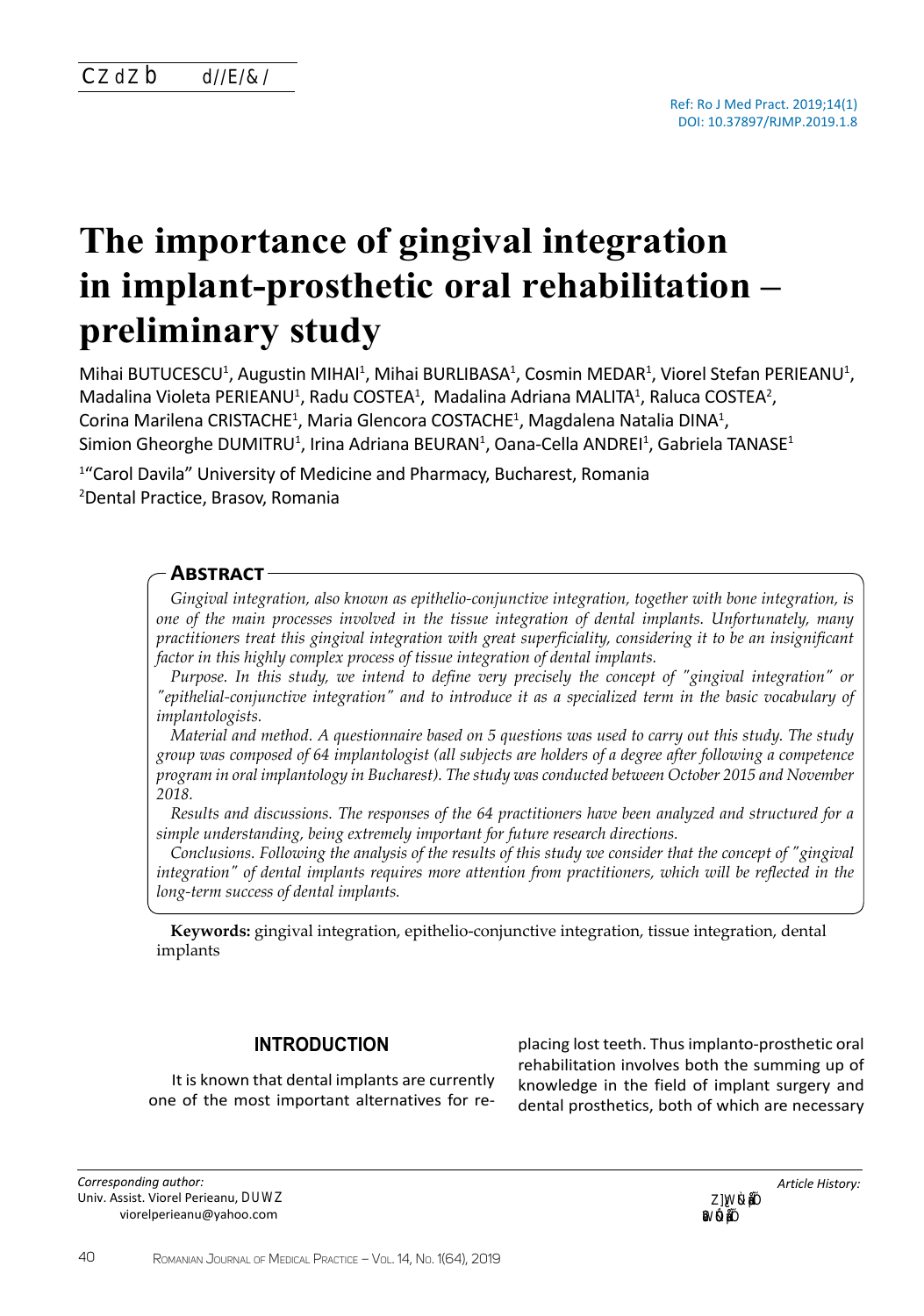for the long-term success of dental implants. Thus implanto-prosthetic oral rehabilitation involves the summing up of knowledge in the field of implantation surgery and dental prosthetics, both of which are necessary for the long-term success of dental implants.

But the tissular integration of dental implants involves the combination of two extremely important processes, namely: bone integration and gingival integration (or epithelial-conjunctive integration). In order to accomplish these two processes, but also for the long-term maintenance of the implant-supported restoration, we need a very good acquirement of current knowledge in the field (1- 10).

## **GENERAL DATA**

As we mentioned in the introductory part of this paper, for achieving the aims of oral implantology, it is of great importance to obtain the tissue integration of dental implants. Tissular integration is the morphological and functional coexistence between the bone and the surface of the implant subjected to occlusal forces. However, the insertion of dental implants is done in two types of tissues, bone or gingival, a successful treatment impose compulsory achieving and maintaining equally two types of integration: bone and gingival (or epithelial-conjunctive), without considering one more important than the other (1-9).

But, before going to the actual description of this study, it is necessary to clarify these concepts very briefly, and we consider them to be extremely important (1-10):

1. Bone integration is designed to rigidly fix the dental implant to the support bone while ensuring the transfer of the masticatory forces to the neighboring bone. This is achieved by the use of a suitable surgical technique by providing the primary stability of the dental implant and by appropriate implant-supported prosthetic rehabilitation, limiting the movements at the bone-implant interface, thus allowing healing around the implant.

2. Gingival integration is intended to create a soft tissue barrier around the dental implant, with the role of protecting the underlying bone and avoiding access to micro-organisms. The soft tissue surrounding the dental implants is known as the peri-implant mucosa, and the interface area between the implant and the mucosa is made up of an epithelial component and

a conjunctive tissue component, therefore the term of epithelial-conjunctive integration. The epithelial area is also called an epithelial barrier and is similar to the junctional epithelium around the natural teeth. The epithelial tissue attachment, which occurs around the implant cervix, is a unique structure in the body that is no longer found elsewhere. But, dental implants are also unique structures in the body, compared to other medical devices, by the fact that they penetrate an epithelium. (11-15)

Peri-implant tissues are, however, similar to periodontal tissues, both structural and functional. A better understanding of the interface microstructure between the soft tissue and dental implant will help the clinician to better choose an implant system and to achieve lasting clinical success. (16-20)

## **PURPOSE OF THE STUDY**

Just as important as bone integration is gingival integration (or epithelial-conjunctive integration) to achieve the success of a dental implant. This epithelial-conjunctive integration is actually accomplishing a perimucosal seal at the soft tissue - implant interface. Thus, the implant crosses the mucosa, without allowing the access of bacteria to soft tissues, thanks to the achievement of a periimplantary ring at this level, which protects the underlying tissues. The periimplantary ring consists of collagen fibers, which are circumferentially arranged around the implant. At this level, the soft tissue is made up of the sulcus epithelium, the junctional epithelium and the underlying conjunctive tissue, rich in collagen fibers. Unfortunately, most of implantologists completely ignore this aspect of epithelial-conjunctive integration, focusing only on bone integration of the dental implant (primary bone integration – which is from the insertion of the implant to mounting of prosthetic abutment and functional secondary bone integration – which begins with implant-supported prosthetic restorations that generates bone resorption and bone remodeling in the newly formed bone, with the reorganization of the bone laminae on the applied forces line, in parallel with a condensation of the neoalveolar wall), bone integration that can be well monitored by very accurate radiological exams (1- 10).

The radiological exam (retroalveolar radiography, orthopantomogram or panoramic radiography, CT scan) is considered the most impor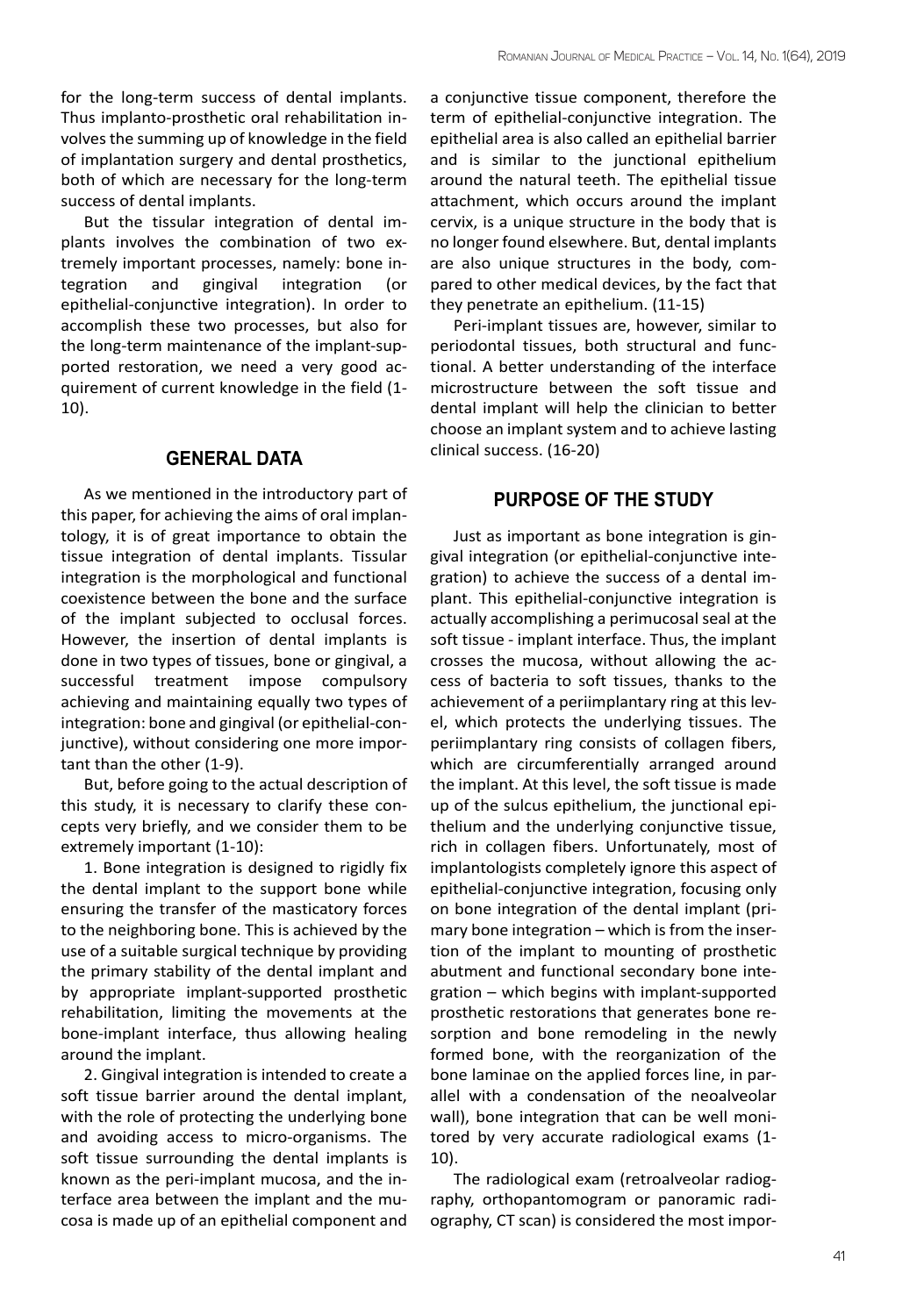tant diagnostic aid in dental medicine. In oral implantology, radiological examination is useful both for the insertion of the dental implant and for monitoring the progress and preventing possible complications. For dental implant monitoring, implantologists consider completely different aspects, completely ignoring this very important epithelial-conjunctive integration (1- 10):

- Bone healing;
- Peri-implant bone level and possible bone loss;
- Eventual occurrence of peri-implant pathology (peri-implantitis);
- Correct insertion of the prosthetic abutment in the implant;
- Maintaining the abutment adjustment to the prosthetic superstructure;
- The possibility of fracture of the implant or prosthetic work.

As a rule, a correct assessment of the gingival (or epithelial-conjunctive) insertion of dental implants can be clinically performed visually by analyzing the following parameters (1-10):

- The aspect of the peri-implant mucosa: color, contour, aspect of the interdental papilla;
- With the help of the periodontal probe, with which it can be determined:
	- The depth of the peri-implant sulculus;
	- The degree of bleeding, the presence of exudate and / or suppurations that may occur following the probing.

Starting from the aforesaid, we can specify that the purpose of this study, even if it is a preliminary one, is the implementation among implantologists of the "gingival integration" or "epithelial-conjunctive integration" term as a distinct medical term in the tissue integration process of dental implants.

## **MATERIAL AND METHOD**

The gingival or epithelial-conjunctive integration of dental implants results in sealing between the external environment formed by the oral cavity and the internal environment, defined mostly by the bone in which the dental implant is inserted. The gingival integration of the dental implant is a very important factor and a reference to the longevity of its function, this integration being a physiological barrier between the internal and the external environment and must be efficient enough to seal the communication between the two environments (1-10).

Starting from the notions presented in the first part of this material, we composed a questionnaire of 5 items, which we applied to a number of 64 implantologists in order to implement the term "gingival integration" or "epithelial-conjunctive integration", as a distinct term in the process of tissue integration of dental implants. All subjects are holders of a degree after following a competence program in oral implantology, diploma obtained during 2007-2017, competence program held in Bucharest. In Bucharest, there were two permanent programs of competence in oral implantology in the period 2007-2017, each with a different manager. In our case, by implantologists we have referred to absolutely all the dental practitioners who are involved in the implant-prosthetic rehabilitation process without making any distinction: both those who perform the dental implant insertion surgery and those who perform implant-supported prosthetic rehabilitation. But, as we will see from statistic determination, many of the implantologists handles all stages specific to the clinical department in implanto-prosthetic oral rehabilitation (both surgical and prosthetic times).

Thus, of the 64 implantologist, 46 (representing 71.88%), are dentists performing full implanto-prosthetic rehabilitation (both surgical and prosthetic times in the clinical compartment), 10 of them (representing 15.62%) only performs the dental implant insertion times, and the remaining 8 subjects (representing 12.50%) only perform prosthetic times in the clinical compartment of the implant-supported restorations (Fig. 1).



*FIGURE 1. Percentage distribution of practitioners according to the specificity of the work they perform in implant-prosthetic rehabilitation*

 Of the 64 subjects involved in the study, 41 (representing 64.06%) were female, while the remaining 23 subjects (representing 35.94%) are male (Fig. 2).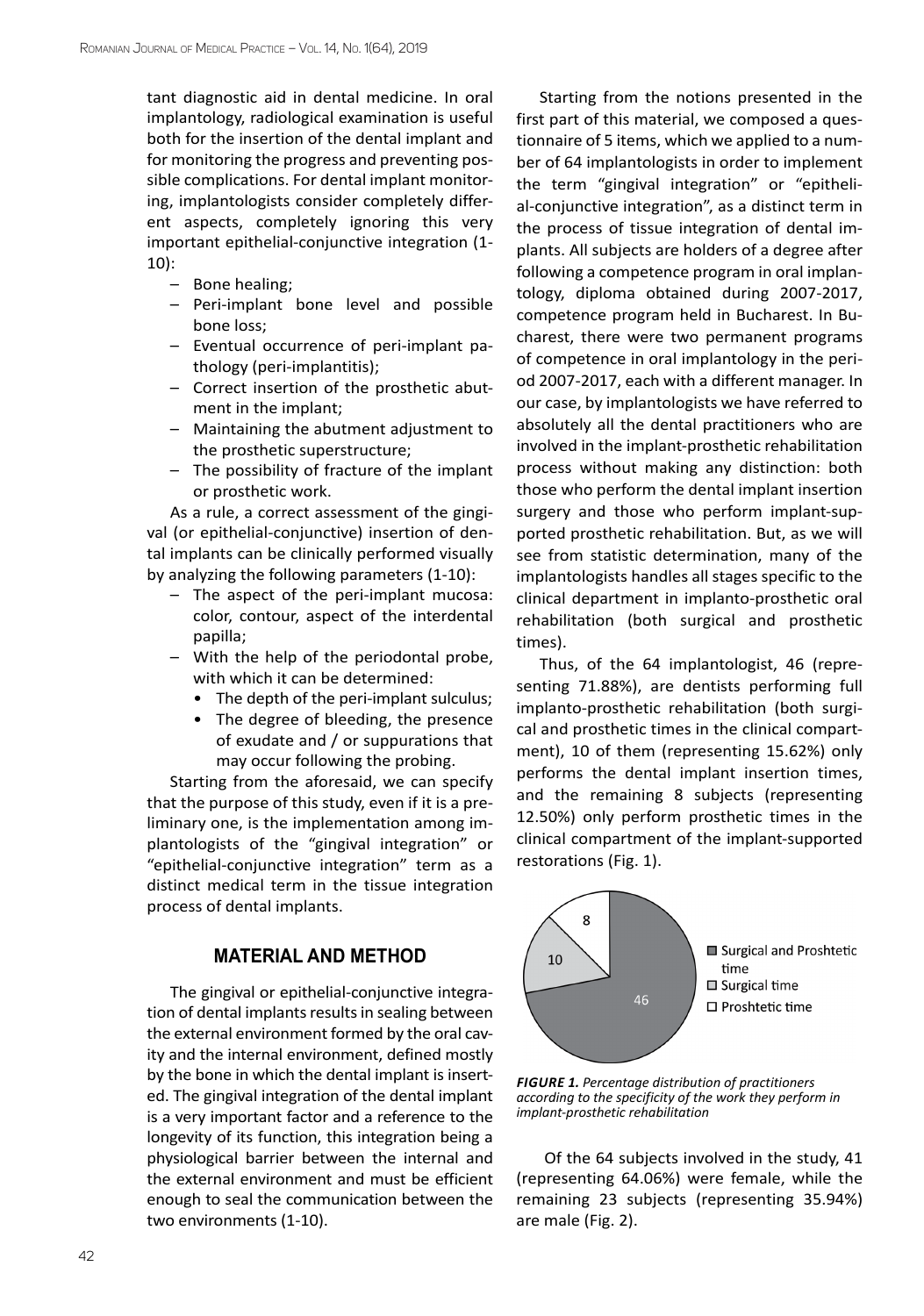

*FIGURE 2. Gender distribution of the subjects involved in the study.*

Next, we will present the questionnaire applied to the 64 subjects, as well as the right answers:

#### *Questionnaire*

*1. Tissue integration of dental implants involves: a. Only bone integration; b. Only gingival integration (or epithelial-conjunctive integration); c. Summing up the two processes: bone integration and gingival integration (or epithelial-conjunctive integration)?*

## *Correct answer: c.*

*2. The role of gingival integration (or epithelial-conjunctive integration) is: a. To create a soft tissue barrier around the dental implant; b. Protect the underlying bone and avoid access to micro-organisms; c. Filter the essential ions (Ca, K, Mg) for functioning of the peri-implant gingival mucosa.*

#### *Correct answers: a, b.*

*3. Gingival (or epithelial-conjunctive) integration of dental implants can be tracked: a. Radiologically with OPG; b. Clinically, visual, following the appearance of the peri-implantation mucosa: color, contour, aspect of the interdental papilla; c. Clinically, with the help of the periodontal probe, determining the depth of the peri-implant sulculus, the degree of bleeding, the presence of exudate and / or the suppurations that may occur after the probing?*

### *Correct answers: b, c.*

*4. Do you think that in the dental implant monitoring process, to the issues mentioned at the beginning of the study, the gingival integration process (epithelial-conjunctive integration) should be added? a. Yes; b. No; c. From time to time?*

#### *Correct answer: a.*

*5. Do you think that the notion of "gingival integration" and/or "epithelial-gingival integration" should be implemented as a key term in the implantologists language regarding the tis-* *sue integration process of dental implants: a. Yes; b. No; c. In some particular situations? Correct answer: a.*

## **Results and discussions**

The responses provided by the 64 participants in the study were centralized and processed as follows:

Among the practitioners involved in the implant-prosthetic rehabilitation process the perception on tissue integration of dental implants is the following: 49 subjects involved in the study (76.56%) responded correctly, bone and gingival integration, while only 15 subjects (23, 44%) responded wrong, only bone integration (Fig. 3).



*FIGURE 3. The perception of practitioners on the tissular integration of dental impulses*

Regarding the role of gingival integration, 42 of the subjects involved in the study (representing 65.63%) responded correctly (response variants *a* and *b*) while the 22 subjects (representing 34.37%) selected other variants (Fig. 4).



*FIGURE 4. The role of gingival integration of dental implants.*

Concerning the tracking in time of gingival integration of dental implants only 5 of the subjects involved in the study (7.81%) responded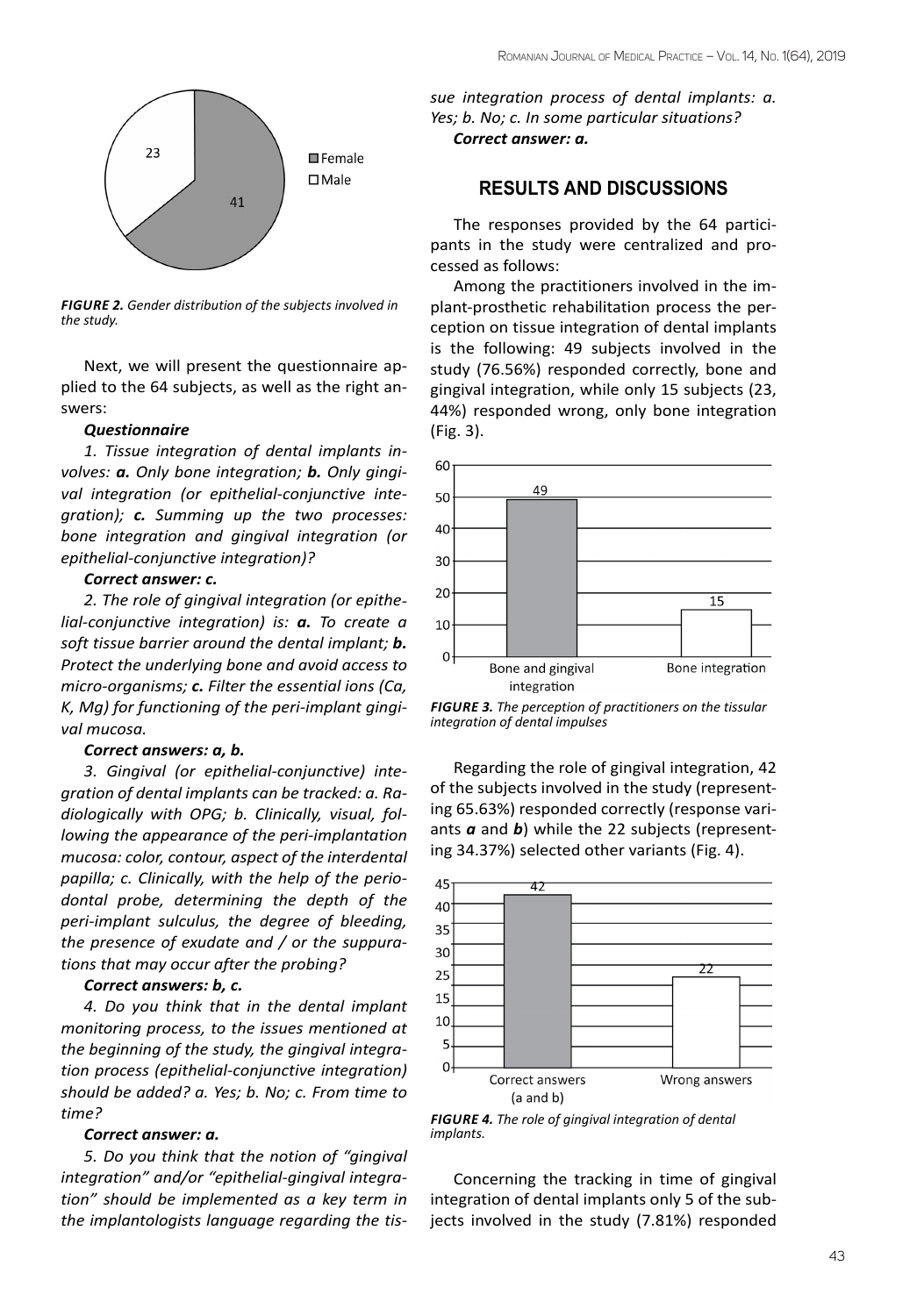correctly (variant b and c.), the remaining 59 subjects (92.18%) provided incorrect answers (Fig. 5).



*FIGURE 5. Tracking in time of gingival integration of dental implants.*

Concerning the last two questions related to the follow-up of the gingival integration process and the implementation of the gingival integration concept in the language of the practitioners involved in the implant-prosthetic rehabilitation process all subjects answered correctly, which shows an openness towards understanding and applying the measures leading to the success on long-term of dental implants.

## **Conclusions**

Although all implantologists involved in the study are holders of a degree after following an oral implantology program in Bucharest, only 49 of them (76.56%) are aware that the tissue integration of dental implants involves summing up the two processes: bone integration and gingival integration (or epithelial-conjunctive integration). This implies several possibilities, namely:

- The existence of two programs of competence in oral implantology in Bucharest at the same time, with different managers, does not automatically mean a uniformity of the knowledge passed to the trainees;
- Misconduct of these notions;

The unacquiring of these notions by those trainees, due either to a certain degree of superficiality or to the indifference with which they treated the theoretical part, at the expense of a more consistent practice activity.

The answers given to the second question connected to gingival integration come to fully confirm the first conclusion of this preliminary study.

Almost all implantologists involved in the study believe that the OPG investigation can assess the degree of gingival integration of dental implants, which is in contradiction to the literature and confirms the authors' opinion.

The subjects involved in the study believe that monitoring of the gingival integration process (epithelial-conjunctive integration) should be added to the dental implant monitoring process. In fact, as we mentioned in the first part of the study, a correct assessment of the gingival (or epithelial-conjunctive) insertion of the dental implants can be done clinically, visually by analyzing the following clinical parameters: the peri-implant mucosa (color, contour, appearance of interdental papilla); with the help of the periodontal probe (it is possible to determine the depth of the peri-implant sulculus, the degree of bleeding, the presence of exudate and / or the suppurations that can occur after the probing). These maneuvers are done by a thorough practitioner, they are simple, useful and which does not consume much time, but they have to go into the routine of any professional.

All subjects involved in the study believe that the notion of "gingival integration" and / or "epithelial-gingival integration" should be implemented as a key term in implantologists' language in terms of tissue integration of dental implants.

### **ACKNOWLEDGEMENT**

In this article, all the authors have equal contributions with the first author.

#### **REFERENCES references**

- 1. Fonseca RJ, Frost DE, Powers MP et al. Oral and maxillofacial surgery. Volume 7; St Louis: Saunders, 2000.
- 2. Weber HP, Cochran DL. The soft tissue response to osseointegrated dental

implants. *Journal of Prosthetic Dentistry*. 1998, Volume 79, No. 1, p. 79-89.

3. Marchetti C, Farina A, Cornaglia AI. Microscopic, immunocytochemical, and ultrastructural properties of peri-implant mucosa in humans. *Journal of Periodontology*. 2002, 73: 555-563.

4. Berglundh T, Lindhe J, Ericsson I et al. The soft tissue barrier at implants and teeth. *Clinical Oral Implants Research*. 1991, 2, 81-90.